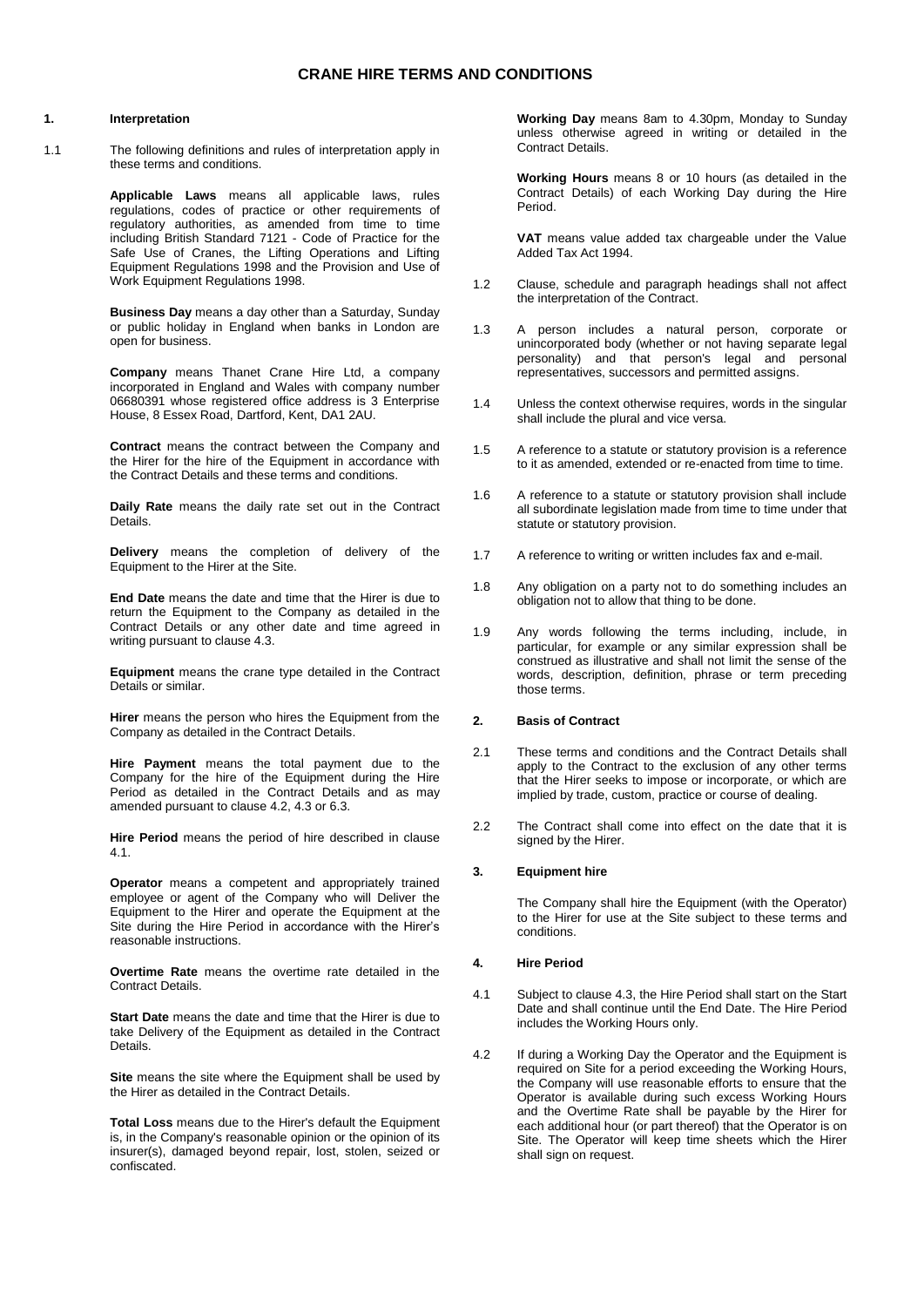# **CRANE HIRE TERMS & CONDITIONS**

4.3 The Hire Period may be extended by one or more Working Days by written agreement between the parties. The Daily Rate shall be payable for each Working Day that the Hire Period is extended pursuant to this clause 4.3and the Hire Payment shall be adjusted accordingly.

#### **5. Operation of the Equipment**

- 5.1 The Operator shall be:
- 5.1.1 the only person permitted to operate the Equipment during the Hire Period; and
- 5.1.2 under the direction and control of the Hirer at all times whilst at the Site.
- 5.2 The Hirer shall be fully responsible for and shall indemnify the Company against all liabilities, costs, expenses, damages and losses (including any direct, indirect or consequential losses, loss of profit, loss of reputation and all interest, penalties and legal and other reasonable professional costs and expenses) suffered or incurred by the Company in connection with any claim made against the Company arising out of or in connection with the operation of the Equipment at the Site.
- 5.3 The Hirer shall ensure that the Operator takes a half hour break after a maximum of 4 hours work each Working Day during the Hire Period.

### **6. Breakdown of the Equipment**

- 6.1 Subject to clause 6.5, the Hirer shall:
- 6.1.1 notify the Company immediately if the Equipment breaks down during the Hire Period;
- 6.1.2 not repair, modify or alter the Equipment without the prior written consent of the Company; and
- 6.1.3 on request allow the Company access to the Site at reasonable times during the Working Day to inspect the Equipment and undertake any necessary repairs or replacements.
- 6.2 The Hirer shall be fully responsible for and shall indemnify the Company for all costs and expenses incurred in repairing or replacing the Equipment to the extent that the need for any such repair or replacement is caused by the Hirer's negligence, breach of Contract or misuse of the Equipment or any acts or omissions of any third party present at the Site.
- 6.3 To the extent that any breakdown of the Equipment is not due to the Hirer's negligence, breach of Contract or misuse of the Equipment or the acts or omissions of any third party present at the Site then, subject to clause 15, the Company shall make a pro rata adjustment to the Hire Payment due to it to reflect any period of time during the Hire Period in which the Equipment was not available for use due to a breakdown. This shall be the Hirer's exclusive remedy in these circumstances and the Company shall have no other liability to the Hirer for any breakdown of the Equipment in these circumstances.
- 6.4 In the event that the Company is unable to repair the Equipment following a breakdown during the Hire Period, the Company may at its option:
- 6.4.1 substitute the Equipment with similar equipment; or
- 6.4.2 terminate the Contract with immediate effect on written notice.
- 6.5 During the Hire Period the Hirer shall be fully responsible at its own cost for the repair or replacement (as appropriate) of the Equipment's tyres as a result of punctures. The Hire Payment shall not be adjusted to reflect any period of time during the Hire Period in which the Equipment cannot be used due to a tyre puncture.

## **7. Hire Payment**

- 7.1 The Company may invoice the Hirer for the Hire Payment on or at any time after Delivery. Any queries relating to an invoice must be notified to the Company, in writing, within 14 days of the date of the invoice.
- 7.2 The Hire Payment will not be adjusted to reflect any period during the Hire Period during which the Equipment is not in use due to circumstances beyond the Company's control (including for any period during the Hire Period which the Hirer decides not to put the Equipment to use).
- 7.3 The Hirer shall pay the Hire Payment to the Company in full and cleared funds by the end of the month following the month the invoice is dated. The Hire Payment shall be paid in Pounds Sterling and shall be made to the bank account nominated in writing by the Company. Time for payment shall be of the essence.
- 7.4 The Hire Payment is exclusive of VAT and any other applicable taxes and duties or similar charges which shall be payable by the Hirer at the rate and in the manner from time to time prescribed by law.
- 7.5 All amounts due under the Contract shall be paid in full without any set-off, counterclaim, deduction or withholding (other than any deduction or withholding of tax as required by law).
- <span id="page-1-0"></span>7.6 If the Hirer fails to make a payment due to the Company under the Contract by the due date, then, without limiting the Company's remedies under clause [13,](#page-3-0) the Hirer shall pay interest on the overdue sum from the due date until payment of the overdue sum, whether before or after judgment. Interest under this clause will accrue each day at 4% a year above the Bank of England's base rate from time to time, but at 4% a year for any period when that base rate is below 0%.

### **8. Delivery**

- 8.1 Delivery of the Equipment shall be made by the Company to the Site each Working Day during the Hire Period.
- 8.2 The Company shall use all reasonable endeavours to effect Delivery on the dates and at the times agreed between the parties but time for delivery shall not be of the essence.
- 8.3 The Hirer shall procure that a duly authorised representative of the Hirer shall be present at each Delivery of the Equipment. Acceptance of Delivery by such representative shall constitute conclusive evidence that the Hirer has examined the Equipment and has found it to be in good condition, complete and fit in every way for the purpose for which it is intended. If required by the Company, the Hirer's duly authorised representative shall sign a receipt confirming such acceptance.
- 8.4 To facilitate Delivery the Hirer shall provide all requisite access to the Site and ensure that the Site is in a suitable working condition.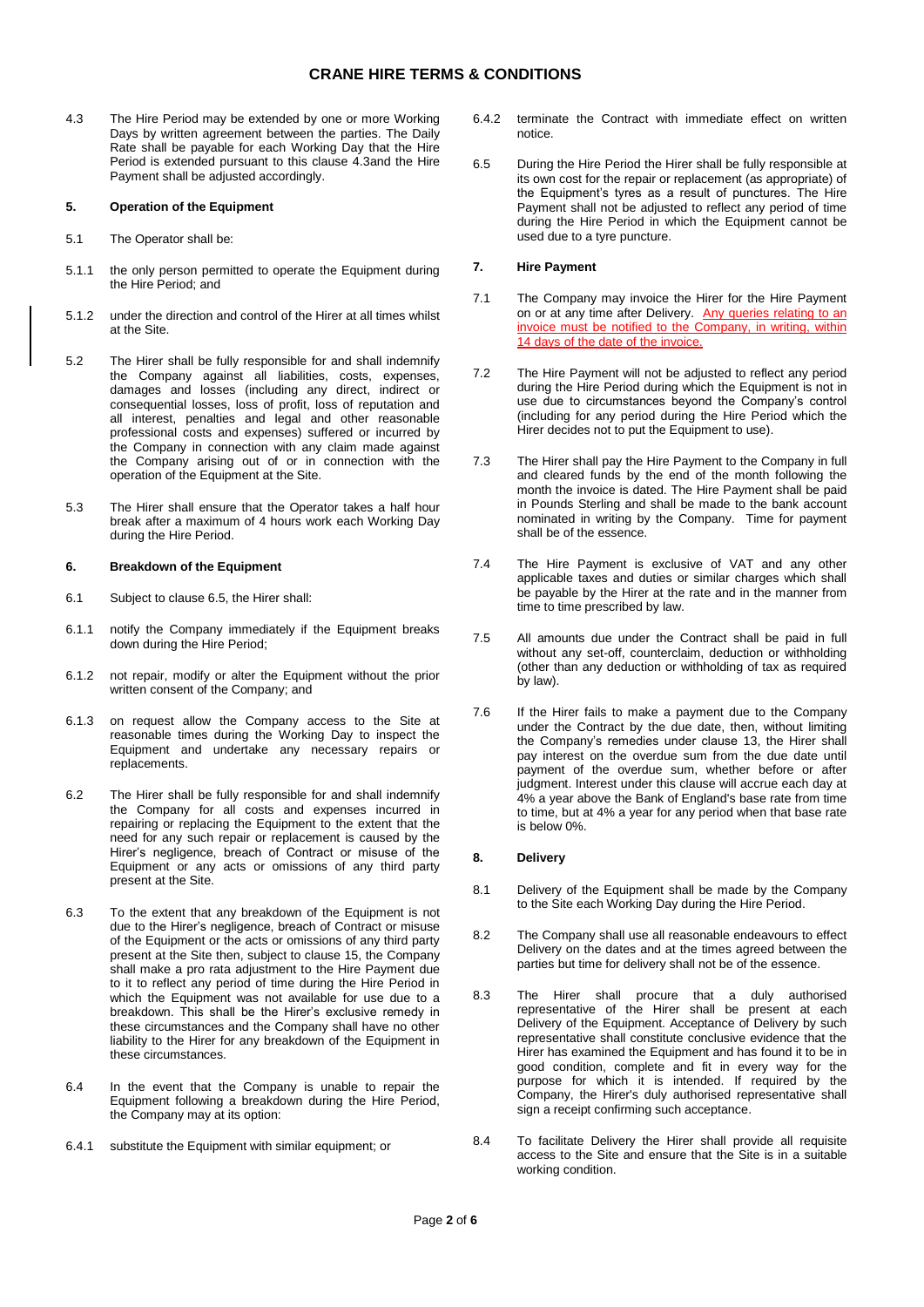## <span id="page-2-0"></span>**9. Title, risk and insurance**

- 9.1 The Equipment shall at all times remain the property of the Company, and the Hirer shall have no right, title or interest in or to the Equipment (save the right to possession and use of the Equipment subject to these terms and conditions).
- 9.2 The risk of loss, theft, damage or destruction of the Equipment shall pass to the Hirer on Delivery. The Equipment shall remain at the sole risk of the Hirer whilst it is at the Site during the Hire Period and any further term during which the Equipment is in the possession, custody or control of the Hirer (**Risk Period**) until such time as the Equipment is delivered to the Company. During the Hire Period and the Risk Period, the Hirer shall, at its own expense, obtain and maintain the following insurances:
- 9.2.1 insurance of the Equipment to a value not less than its full replacement value comprehensively against all usual risks of loss, damage or destruction by fire, theft or accident, and such other risks as the Company may from time to time nominate in writing;
- 9.2.2 insurance for such amounts as a prudent owner or operator of the Equipment would insure for, or such amount as the Company may from time to time reasonably require, to cover any third party or public liability risks of whatever nature and however arising in connection with the Equipment; and
- 9.2.3 insurance against such other or further risks relating to the Equipment as may be required by law, together with such other insurance as the Company may from time to time consider reasonably necessary and advise to the Hirer.
- 9.3 All insurance policies shall upon the Company's request name the Company as a loss payee in relation to any claim relating to the Equipment. The Hirer shall be responsible for paying any deductibles due on any claims under such insurance policies.
- 9.4 The Hirer shall give immediate written notice to the Company in the event of any loss, accident or damage to the Equipment occurring during the Risk Period.
- 9.5 If the Hirer fails to effect or maintain any of the insurances required under the Contract, the Company shall be entitled to effect and maintain the same, pay such premiums as may be necessary for that purpose and recover the same as a debt due from the Hirer.
- 9.6 The Hirer shall, on demand, supply copies of the relevant insurance policies or other insurance confirmation acceptable to the Company and proof of premium payment to the Company to confirm the insurance arrangements.

# **10. Hirer's responsibilities**

- 10.1 The Hirer warrants that:
- 10.1.1 it has planned the lifting for which the Equipment is required in accordance with all Applicable Laws; and
- 10.1.2 there is a method statement for the Site.
- 10.2 The Hirer shall during the Hire Period:
- 10.2.1 ensure that the Equipment is kept in a suitable environment, and is only operated by the Operator;
- 10.2.2 ensure that the Site is clear and has adequate approaches suitable for the necessary movement of the Equipment;
- 10.2.3 ensure that the Equipment can travel from the public highway across to the Site safely;
- 10.2.4 supervise the operation of the Equipment by the Operator using reasonable care and skill and in accordance with Applicable Laws and shall ensure that any person who supervises the Operator will be competent and appropriately trained. If at any time the Company considers, acting reasonably, that any person supervising the Operator is not competent or appropriately trained, the Company may suspend the performance of its obligations under the Contract until such time as it is satisfied that the person supervising the Operator is or is replaced by another supervisory person who is competent and appropriately trained;
- 10.2.5 not refuel the Equipment unless otherwise agreed with the Company and specified in the Contract Details. Where it has been agreed that the Hirer will refuel the Equipment, the Hirer must fuel at its own cost and expense using fuel of the type and quality specified by the Company in writing;
- 10.2.6 take such steps (including compliance with all safety and usage instructions provided by the Company) as may be necessary to ensure, so far as is reasonably practicable, that the Equipment is at all times safe and without risk to health when it is being used;
- 10.2.7 make no alteration to the Equipment;
- 10.2.8 keep the Company fully informed of all material matters relating to the Equipment;
- 10.2.9 keep the Equipment at all times at the Site and not move or attempt to move any part of the Equipment to any other location without the Company's prior written consent;
- 10.2.10 permit the Company or its duly authorised representative to inspect the Equipment at all reasonable times and for such purpose to enter upon the Site or any premises at which the Equipment may be located, and shall grant reasonable access and facilities for such inspection;
- 10.2.11 not, without the prior written consent of the Company, part with control of (including for the purposes of repair or maintenance), sell or offer for sale, underlet or lend the Equipment or allow the creation of any mortgage, charge, lien or other security interest in respect of it;
- 10.2.12 not do or permit to be done any act or thing which will or may jeopardise the right, title and/or interest of the Company in the Equipment;
- 10.2.13 not suffer or permit the Equipment to be confiscated, seized or taken out of its possession or control under any distress, execution or other legal process, but if the Equipment is so confiscated, seized or taken, the Hirer shall notify the Company and the Hirer shall at its sole expense use its best endeavours to procure an immediate release of the Equipment and shall indemnify the Company on demand against all losses, costs, charges, damages and expenses incurred as a result of such confiscation;
- 10.2.14 not use the Equipment for any unlawful purpose;
- 10.2.15 ensure that at all times the Equipment remains identifiable as being the Company's property;
- 10.2.16 permit the Operator to deliver up the Equipment to the Company at the end of each Working Day during the Hire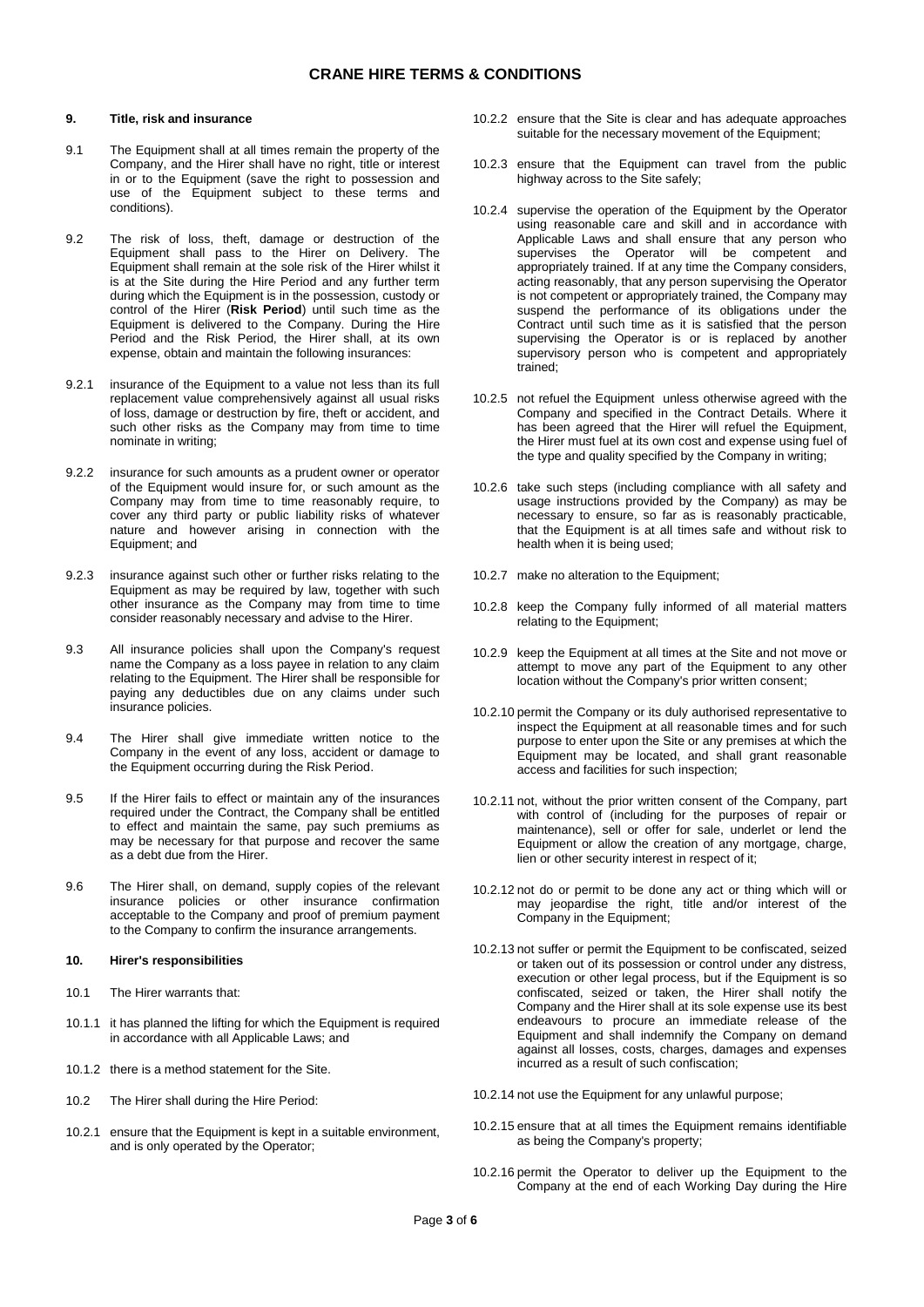Periodand at the end of the Hire Period or on earlier termination of theContract;

- 10.2.17 not do or permit to be done anything which could invalidate the insurances referred to in clause [9;](#page-2-0)
- 10.2.18 be responsible for checking the wind speed to ensure that it is safe to operate the Equipment. In the event that it is not safe and the Hirer wishes to terminate the Contract, the terms of clause 13 shall apply; and
- 10.2.19 be responsible for all recovery costs and any damage to the Equipment arising from circumstances where the Equipment gets stuck.
- 10.3 The Hirer acknowledges that the Company shall not be responsible for any loss of or damage to the Equipment arising out of or in connection with any negligence, misuse, mishandling of the Equipment or otherwise caused by the Hirer or its officers, employees, agents, servants and contractors, and the Hirer undertakes to indemnify the Company on demand against the same, and against all losses, liabilities, claims, damages, costs or expenses of whatever nature otherwise arising out of or in connection with any failure by the Hirer to comply with these terms and conditions;

#### **11. Warranties**

- 11.1 The Company warrants that:
- 11.1.1 the Equipment shall substantially conform to its specification (as made available by the Company), be of satisfactory quality and fit for any purpose held out by the Company in writing; and
- 11.1.2 the Operator has been appropriately trained to operate the Equipment.
- 11.2 The Hirer warrants that:
- 11.2.1 the condition of the Site is suitable for use of the Equipment; and
- 11.2.2 the ground at the Site is firm, level, in good condition and will adequately support the Equipment and the loads that it will carry.

#### **12. Liability**

- 12.1 Without prejudice to clause [12.2,](#page-3-1) the Company's maximum aggregate liability for breach of the Contract (including any liability for the acts or omissions of the Operator or the Company's employees, agents and subcontractors), whether arising in contract, tort (including negligence), misrepresentation or otherwise, shall in no circumstances exceed the Hire Payment received by it.
- <span id="page-3-1"></span>12.2 Nothing in these terms and conditions shall exclude or in any way limit:
- 12.2.1 either party's liability for death or personal injury caused by its own negligence;
- 12.2.2 either party's liability for fraud or fraudulent misrepresentation; or
- 12.2.3 any other liability which cannot be excluded by law.
- 12.3 These terms and conditions set forth the full extent of the Company's obligations and liabilities in respect of the Equipment and its hiring to the Hirer. In particular, there are

no conditions, warranties or other terms, express or implied, including as to quality, fitness for a particular purpose or any other kind whatsoever, that are binding on the Company except as specifically stated in these terms and conditions. Any condition, warranty or other term concerning the Equipment which might otherwise be implied into or incorporated within the Contract, whether by statute, common law or otherwise, is expressly excluded.

12.4 Without prejudice to clause [12.2,](#page-3-1) the Company shall in no circumstances be liable under the Contract for any loss of profit, loss of revenue, loss of business or indirect consequential loss or damage, even if such loss was foreseeable.

### <span id="page-3-0"></span>**13. Termination**

- 13.1 Subject to clause 13.2 and 13.3, the Hirer may terminate the Contract at any time prior to the Start Date.
- 13.2 If the Hirer terminates the Contract on or at any time after 12pm on the day immediately prior to the Start Date the Hirer shall pay the Company 100% of the Hire Payment, unless otherwise agreed in writing by the Company.
- 13.3 If the Hirer terminates the Contract at any time before 12pm on the day immediately prior to the Start Date the Hirer shall pay the Company 50% of the Hire Payment, unless otherwise agreed in writing by the Company.
- 13.4 Without affecting any other right or remedy available to it, the Company may terminate the Contract with immediate effect by giving notice to the Hirer if:
- 13.4.1 the Hirer fails to pay any amount due under the Contract on the due date for payment and remains in default not less than 3days after being notified to make such payment;
- 13.4.2 the Hirer commits a material breach of any other term of the Contract which breach is irremediable or (if such breach is remediable) fails to remedy that breach within 7 days after being notified to do so;
- 13.4.3 the Hirer repeatedly breaches any of the terms of the Contract in such a manner as to reasonably justify the opinion that its conduct is inconsistent with it having the intention or ability to give effect to the terms of the Contract;
- 13.4.4 the Hirer takes any step or action in connection with its entering administration, provisional liquidation or any composition or arrangement with its creditors (other than in relation to a solvent restructuring), being wound up (whether voluntarily or by order of the court, unless for the purpose of a solvent restructuring), having a receiver appointed to any of its assets or ceasing to carry on business;
- 13.4.5 the Hirer suspends or ceases, or threatens to suspend or crease, payment of its debts or is unable to pay its debts as they fall due;
- 13.4.6 the Hirer's financial position deteriorates to such an extent that in the Company's opinion the Hirer's capability to adequately fulfil its obligations under the Contract has been placed in jeopardy;
- 13.4.7 the Hirer suspends or ceases, or threatens to suspend or cease, carrying on all or a substantial part of its business.
- 13.5 If a Total Loss occurs in relation to the Equipment the Company shall use reasonable endeavours to provide replacement Equipment or if no such replacement is readily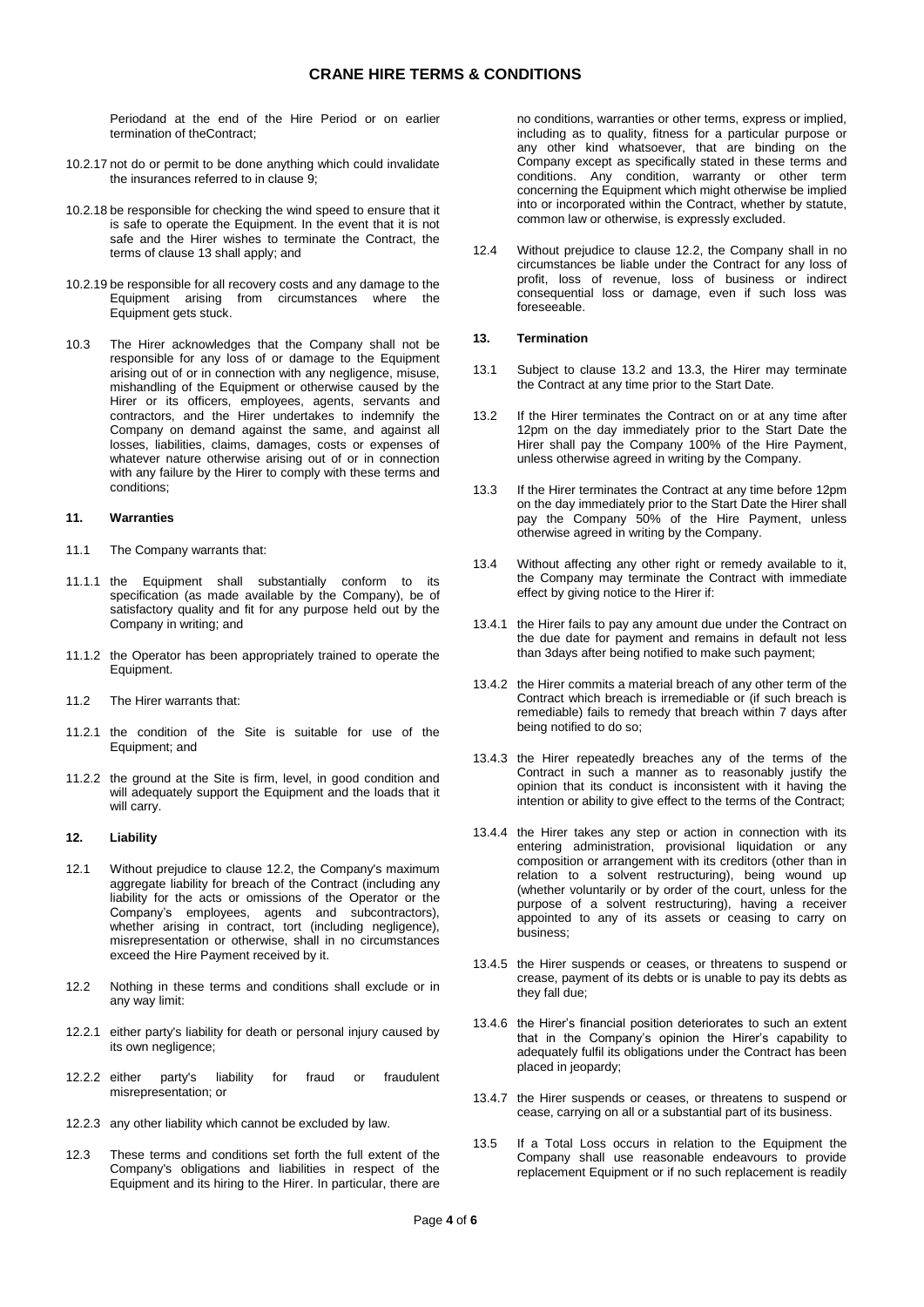# **CRANE HIRE TERMS & CONDITIONS**

available to the Company, the Company may terminate the Contract without liability.

#### **14. Consequences of termination**

- 14.1 Upon termination of the Contract, however caused:
- 14.1.1 the Company's consent to the Hirer's possession of the Equipment shall terminate and the Company may, by its authorised representatives, without notice and, where termination is under clause 13.4, at the Hirer's expense, retake possession of the Equipment and for this purpose may enter the Site or any premises at which the Equipment is located; and
- 14.1.2 without prejudice to any other rights or remedies of the Hirer, the Hirer shall pay to the Company on demand:
- 14.1.3 all Hire Payment and other sums due but unpaid at the date of such demand together with any interest accrued pursuant to claus[e 7.6;](#page-1-0) and
- 14.1.4 any costs and expenses incurred by the Company in recovering the Equipment and/or in collecting any sums due under the Contract (including any storage, insurance, repair, transport, and legal costs).
- <span id="page-4-0"></span>14.2 Subject to clause 13.3, upon termination of the Contract pursuant to clause 13 or any other repudiation of the Contract by the Hirer which is accepted by the Company, without prejudice to any other rights or remedies of the Company, the Hirer shall pay to the Company on demand a sum equal to the whole of the Hire Payment that would (but for the termination) have been payable if the Contract had continued from the date of such demand to the end of the Hire Period, less the amount of the Hire Payment that has been paid up to the date of such demand.
- 14.3 The sum payable pursuant to clause [14.2](#page-4-0) shall be agreed compensation for the Company's loss.
- 14.4 Termination or expiry of the Contract shall not affect any rights, remedies, obligations or liabilities of the parties that have accrued up to the date of termination or expiry, including the right to claim damages in respect of any breach of the Contract which existed at or before the date of termination or expiry.

### **15. Force majeure**

The Company shall not be in breach of the Contract nor liable for any financial loss or delay in performing, or failure to perform, any of its obligations under the Contract if such delay or failure result from events, circumstances or causes beyond its reasonable control including road traffic, bad weather and unsuitable ground conditions at or inability to access and move throughout the Site. In such circumstances the time for performance shall be extended by a period equivalent to the period during which performance of the obligation has been delayed or failed to be performed. If the period of delay or non-performance continues for 2 weeks, the Company may terminate the Contract by giving written notice to the Hirer.

#### **16. Assignment and other dealings**

The Contract is personal to the parties and neither party shall assign, transfer, mortgage, charge, subcontract, declare a trust over or deal in any other manner with any of its rights and obligations under the Contract.

### **17. Entire agreement**

- 17.1 The Contract constitutes the entire agreement between the parties and supersedes and extinguishes all previous agreements, promises, assurances, warranties, assurances, warranties,<br>standings between them, representations and understandings between whether written or oral, relating to its subject matter.
- 17.2 Each party acknowledges that in entering into the Contract it does not rely on, and shall have no remedies in respect of, any statement, representation, assurance or warranty (whether made innocently or negligently) that is not set out in these terms and conditions.
- 17.3 Each party agrees that it shall have no claim for innocent or negligent misrepresentation or negligent misstatement based on any statement in these terms and conditions.
- 17.4 Nothing in this clause shall limit or exclude any liability for fraud.

## **18. Variation**

No variation of the Contract shall be effective unless it is in writing and signed by the parties (or their authorised representatives).

## **19. No partnership or agency**

- 19.1 Nothing in these terms and conditions is intended to, or shall be deemed to, establish any partnership or joint venture between any of the parties, constitute any party the agent of another party, or authorise any party to make or enter into any commitments for or on behalf of any other party.
- 19.2 Each party confirms it is acting on its own behalf and not for the benefit of any other person.

## **20. Third party rights**

20.1 Unless it expressly states otherwise, the Contract does not give rise to any rights under the Contracts (Rights of Third Parties) Act 1999 to enforce any term of the Contract.

### **21. Notices**

- 21.1 Any notice given to a party under or in connection with the Contract shall be in writing and shall be:
- 21.1.1 delivered by hand or by pre-paid first-class post or other next working day delivery service at its registered office (if a company) or its principal place of business (in any other case); or
- 21.1.2 sent by fax or email to its main fax number or email address.
- 21.2 Any notice shall be deemed to have been received:
- 21.2.1 if delivered by hand, on signature of a delivery receipt;
- 21.2.2 if sent by pre-paid first-class post or other next working day delivery service, at 9.00 am on the second Business Day after posting or at the time recorded by the delivery service; and
- 21.2.3 if sent by fax or email, at 9.00 am on the next Business Day after transmission.